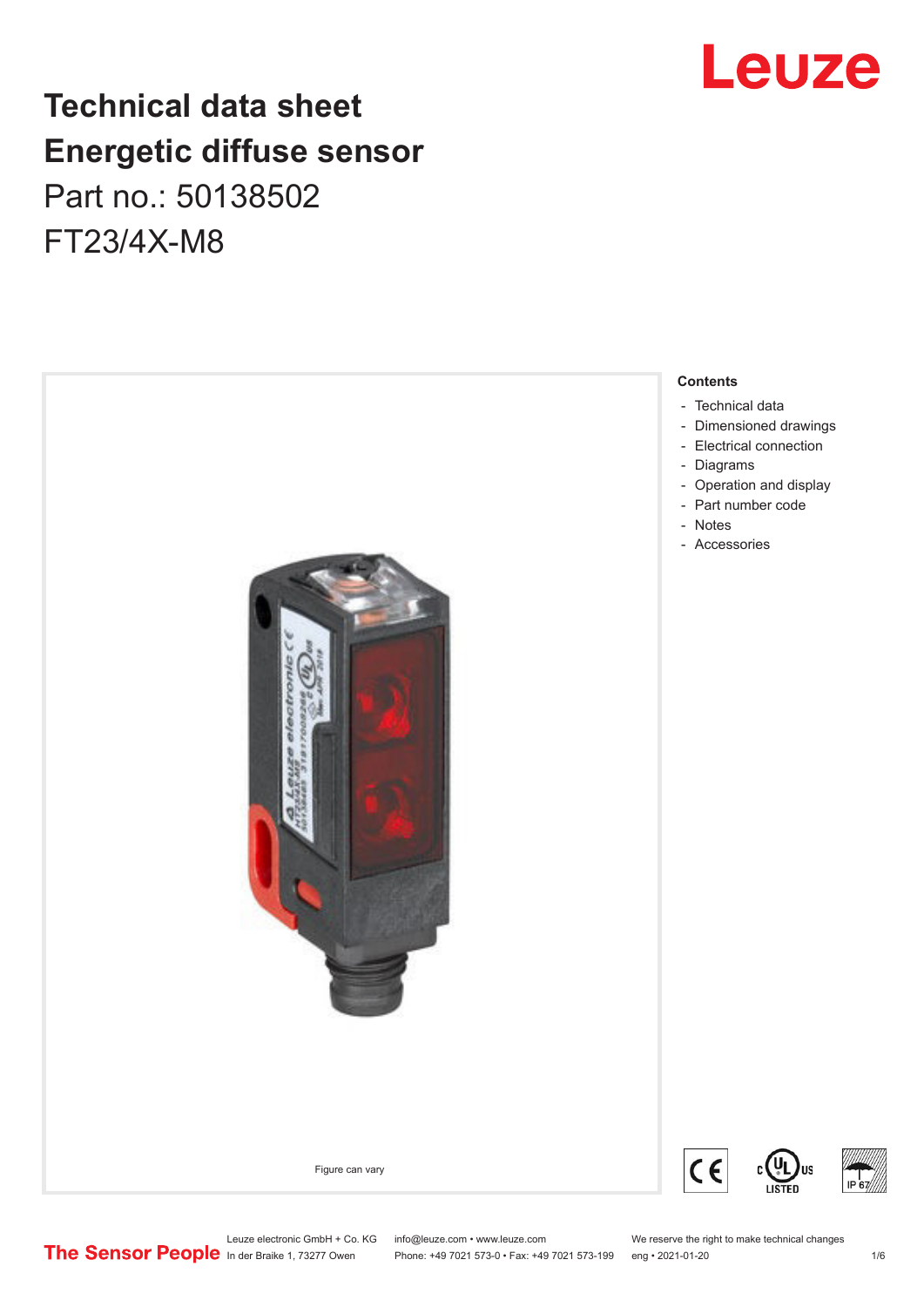## <span id="page-1-0"></span>**Technical data**

#### **Basic data**

| Series                     | -23                          |
|----------------------------|------------------------------|
| <b>Operating principle</b> | Diffuse reflection principle |

#### **Optical data**

| Guaranteed operating range           |
|--------------------------------------|
| $0.0050.18$ m                        |
| $0.020.08$ m                         |
| <b>Typical operating range</b>       |
| 0.0010.2 m                           |
| 0.0150.1 m                           |
| $30180$ mm                           |
| LED, Red                             |
| 645 nm                               |
| Exempt group (in acc. with EN 62471) |
| Pulsed                               |
|                                      |

#### **Electrical data**

| <b>Protective circuit</b> | Polarity reversal protection |
|---------------------------|------------------------------|
|                           | Short circuit protected      |
|                           |                              |

| Performance data              |                                     |
|-------------------------------|-------------------------------------|
| Supply voltage U <sub>p</sub> | 10  30 V, DC, Incl. residual ripple |
| <b>Residual ripple</b>        | $0$ 15 %, From $U_{p}$              |
| <b>Open-circuit current</b>   | $020$ mA                            |

#### **Outputs**

| Number of digital switching outputs 1 Piece(s) |  |  |  |
|------------------------------------------------|--|--|--|
|------------------------------------------------|--|--|--|

| <b>Switching outputs</b><br>Voltage type | DC.                         |
|------------------------------------------|-----------------------------|
| Switching current, max.                  | 100 mA                      |
| Switching voltage                        | high: ≥( $U_{\rm R}$ -2.5V) |
|                                          | $low: \leq 2.5V$            |
| <b>Switching output 1</b>                |                             |

**Assignment** Connection 1, pin 4 **Switching element** Transistor, PNP **Switching principle** Light switching

#### **Timing**

| <b>Switching frequency</b> | 500 Hz         |
|----------------------------|----------------|
| <b>Response time</b>       | $1 \text{ ms}$ |
| Readiness delay            | 300 ms         |

#### **Connection**

| <b>Connection 1</b>       |                |
|---------------------------|----------------|
| <b>Function</b>           | Signal OUT     |
|                           | Voltage supply |
| <b>Type of connection</b> | Connector      |
| <b>Thread size</b>        | M8             |
| <b>Type</b>               | Male           |
| <b>Material</b>           | Plastic        |
| No. of pins               | 4-pin          |

# Leuze

#### **Mechanical data**

| Dimension (W x H x L)   | 11.4 mm x 34.2 mm x 18.3 mm |
|-------------------------|-----------------------------|
| <b>Housing material</b> | Plastic                     |
| <b>Plastic housing</b>  | PC-ABS                      |
| Lens cover material     | Plastic / PMMA              |
| Net weight              | 10q                         |
| <b>Housing color</b>    | <b>Black</b>                |
|                         | Red                         |

#### **Operation and display**

| Type of display                     | I FD.                   |
|-------------------------------------|-------------------------|
| <b>Number of LEDs</b>               | 2 Piece(s)              |
| <b>Operational controls</b>         | Multiturn potentiometer |
| Function of the operational control | Range adjustment        |
| <b>Environmental data</b>           |                         |

| Ambient temperature, operation | -40  60 °C |
|--------------------------------|------------|
| Ambient temperature, storage   | -40  70 °C |

#### **Certifications**

| Degree of protection     | IP 67         |
|--------------------------|---------------|
| <b>Protection class</b>  | Ш             |
| <b>Certifications</b>    | c UL US       |
| <b>Standards applied</b> | IEC 60947-5-2 |

#### **Classification**

| <b>Customs tariff number</b> | 85365019 |
|------------------------------|----------|
| eCl@ss 5.1.4                 | 27270903 |
| eCl@ss 8.0                   | 27270903 |
| eC <sub>1</sub> @ss 9.0      | 27270903 |
| eCl@ss 10.0                  | 27270903 |
| eCl@ss 11.0                  | 27270903 |
| <b>ETIM 5.0</b>              | EC001821 |
| <b>ETIM 6.0</b>              | EC001821 |
| <b>ETIM 7.0</b>              | EC001821 |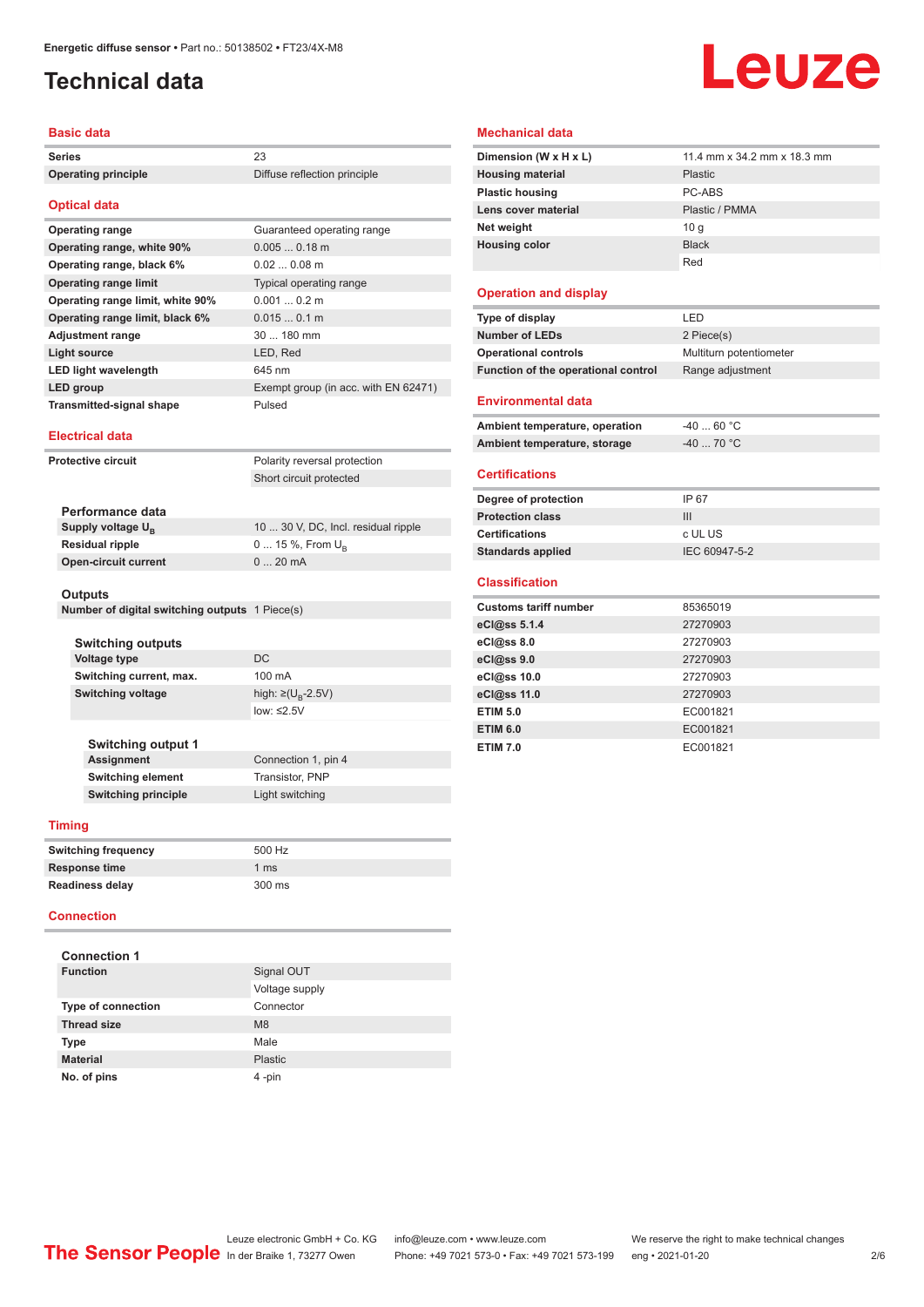## <span id="page-2-0"></span>**Dimensioned drawings**

All dimensions in millimeters





## **Electrical connection**

**Connection 1**

| <b>Function</b>    | Signal OUT     |
|--------------------|----------------|
|                    | Voltage supply |
| Type of connection | Connector      |
| <b>Thread size</b> | M <sub>8</sub> |
| <b>Type</b>        | Male           |
| <b>Material</b>    | Plastic        |
| No. of pins        | 4-pin          |
|                    |                |

| Pin                     | <b>Pin assignment</b> | <b>Conductor color</b> |
|-------------------------|-----------------------|------------------------|
| 1                       | V+                    | <b>Brown</b>           |
| $\overline{2}$          | n.c.                  | <b>Black</b>           |
| 3                       | <b>GND</b>            | <b>Blue</b>            |
| $\overline{\mathbf{4}}$ | OUT <sub>1</sub>      | <b>Black</b>           |

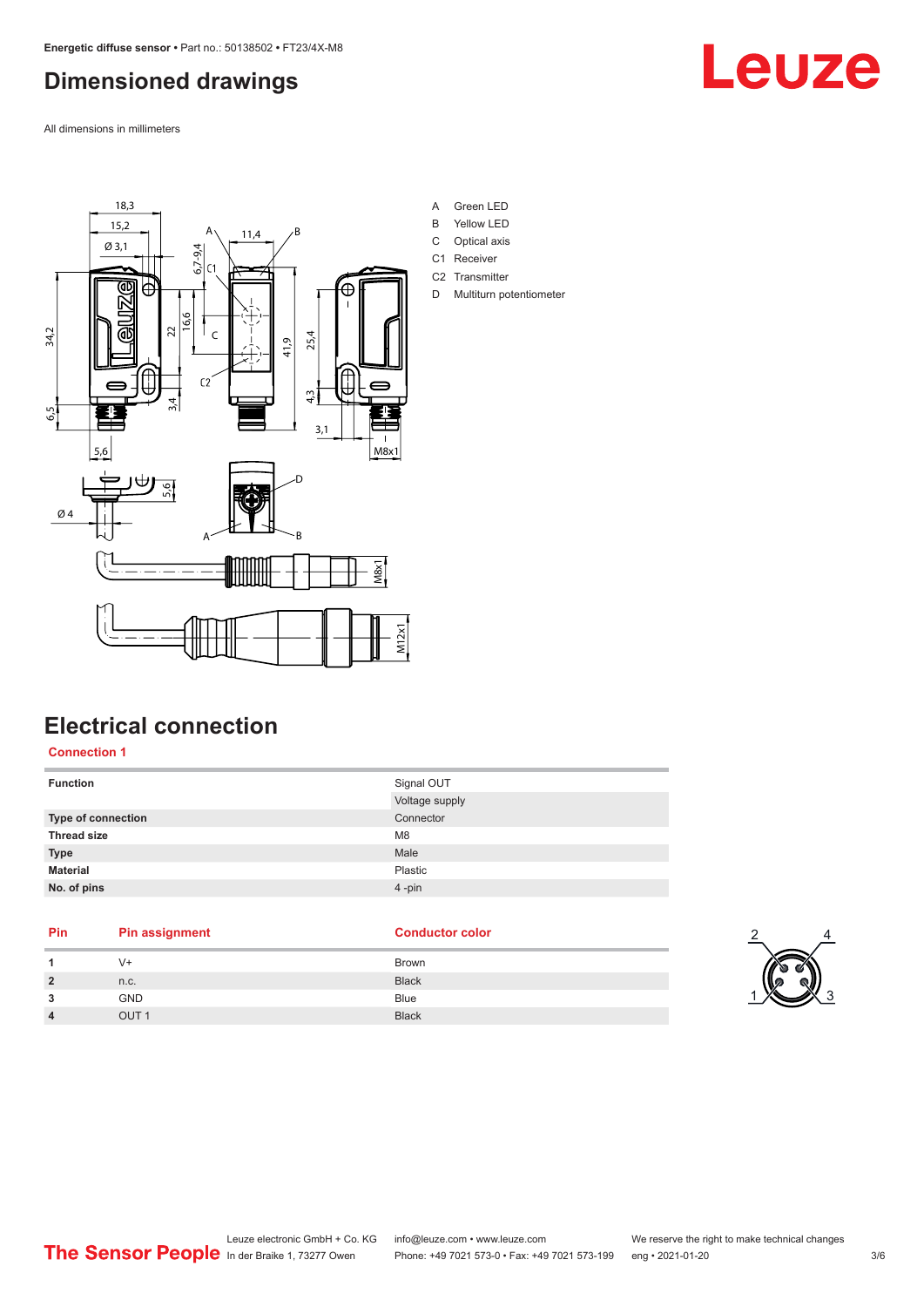### <span id="page-3-0"></span>**Diagrams**

## Leuze

- A White 90%
- B Gray 50%
- C Gray 18%
- D Black 6%

**Fading: black/white error < 50 %**The black/white error is calculated from the operating range against white and the reduction of the operating range against black:**black/white error = reduction of the operating range against black / operating range against white x 100%**





## **Operation and display**

| <b>LED</b>     | <b>Display</b>           | <b>Meaning</b>        |
|----------------|--------------------------|-----------------------|
|                | Yellow, continuous light | Object detected       |
| $\overline{2}$ | Green, continuous light  | Operational readiness |

### **Part number code**

Part designation: **AAA23.GJ/ ff-HH**

| AAA23 | Operating principle / construction<br>HT23: diffuse reflection sensor with background suppression<br>PRK23: retro-reflective photoelectric sensor with polarization filter<br>LS23: throughbeam photoelectric sensor transmitter<br>LE23: throughbeam photoelectric sensor receiver<br>ET23: energetic diffuse reflection sensor<br>FT23: diffuse reflection sensor with fading |
|-------|---------------------------------------------------------------------------------------------------------------------------------------------------------------------------------------------------------------------------------------------------------------------------------------------------------------------------------------------------------------------------------|
| G     | Equipment<br>T: autocollimation principle (single lens) for highly transparent bottles without tracking                                                                                                                                                                                                                                                                         |
| J     | Operating range adjustment<br>3: teach-in via button                                                                                                                                                                                                                                                                                                                            |
| ff    | Switching output / function / $OUT1OUT2$ (OUT1 = pin 4, OUT2 = pin 2)<br>2: NPN transistor output, light switching<br>N: NPN transistor output, dark switching<br>4: PNP transistor output, light switching<br>P: PNP transistor output, dark switching<br>X: pin not used                                                                                                      |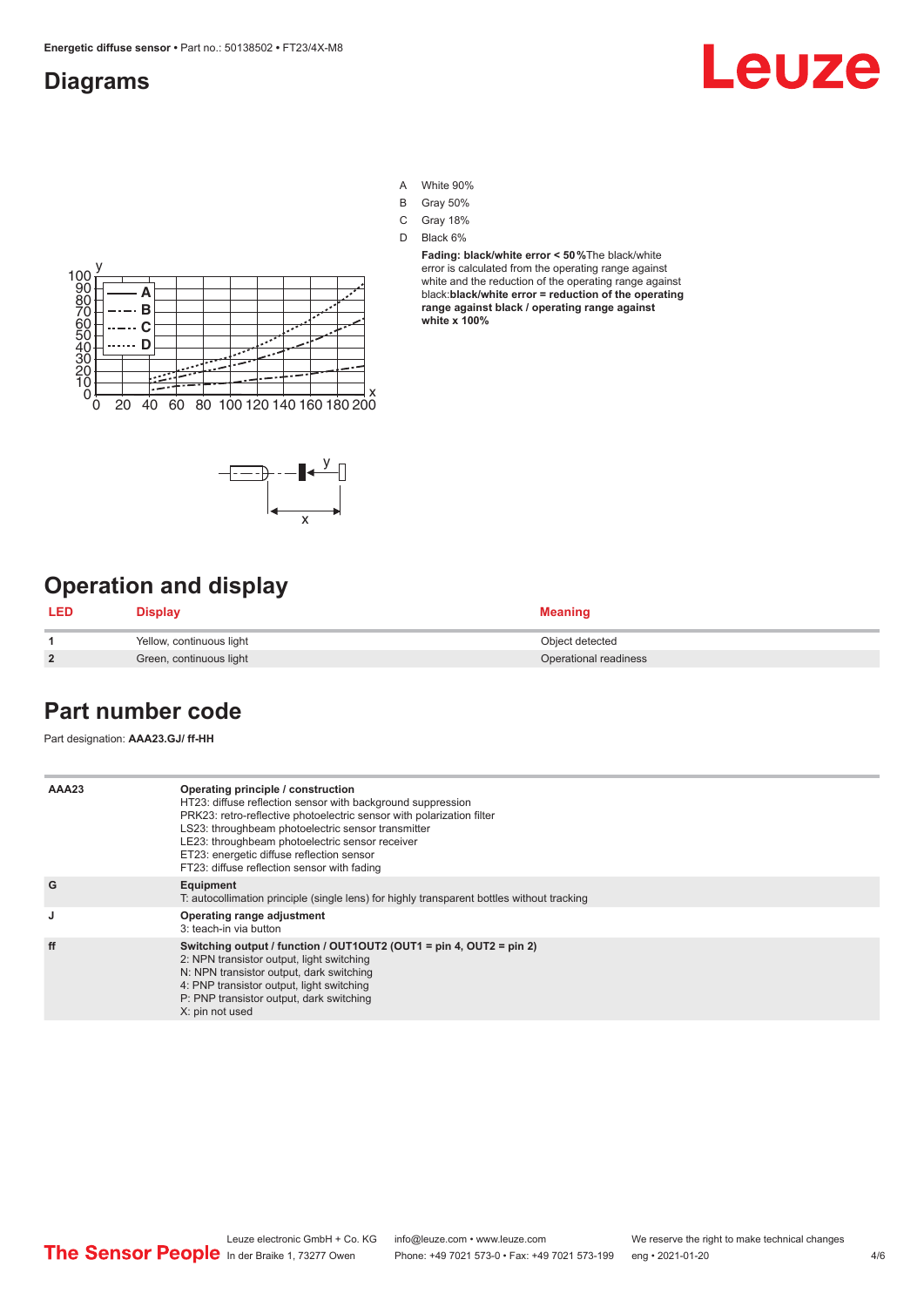### <span id="page-4-0"></span>**Part number code**



**HH Electrical connection** n/a: cable, standard length 2000 mm, 3-wire M8: M8 connector, 4-pin (plug) 200-M12: cable, length 200 mm with M12 connector, 4-pin, axial (plug) M12: M12 connector, 4-pin (plug) 200-M8: cable, length 200 mm with M8 connector, 4-pin, axial (plug)

| <b>Note</b>                                                                                     |
|-------------------------------------------------------------------------------------------------|
| $\%$ A list with all available device types can be found on the Leuze website at www.leuze.com. |

### **Notes**

| <b>Observe intended use!</b>                                                                                                                                                                                                  |
|-------------------------------------------------------------------------------------------------------------------------------------------------------------------------------------------------------------------------------|
| $\%$ This product is not a safety sensor and is not intended as personnel protection.<br>$\&$ The product may only be put into operation by competent persons.<br>♦ Only use the product in accordance with its intended use. |



#### **For UL applications:**

 $\%$  Only for use in "class 2" circuits

ª These proximity switches shall be used with UL Listed Cable assemblies rated 30V, 0.5A min, in the field installation, or equivalent (categories: CYJV/ CYJV7 or PVVA/PVVA7)

### **Accessories**

## Connection technology - Connection cables

|   | Part no. | <b>Designation</b> | <b>Article</b>   | <b>Description</b>                                                                                                                                |
|---|----------|--------------------|------------------|---------------------------------------------------------------------------------------------------------------------------------------------------|
| U | 50130850 | KD U-M8-4A-V1-050  | Connection cable | Connection 1: Connector, M8, Axial, Female, 4 -pin<br>Connection 2: Open end<br>Shielded: No<br>Cable length: 5,000 mm<br>Sheathing material: PVC |
|   | 50130871 | KD U-M8-4W-V1-050  | Connection cable | Connection 1: Connector, M8, Angled, Female, 4-pin<br>Connection 2: Open end<br>Shielded: No<br>Cable length: 5,000 mm<br>Sheathing material: PVC |